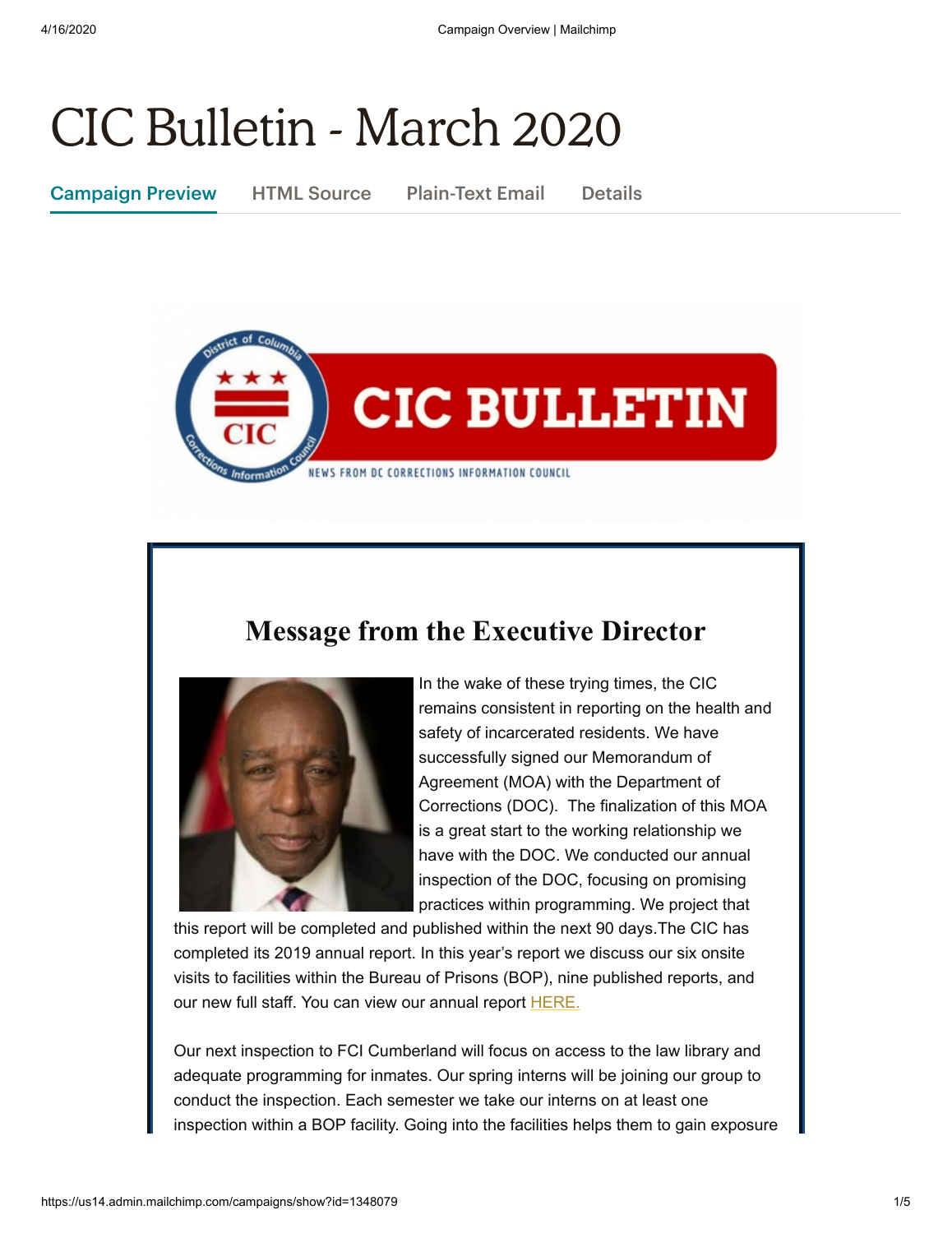and first-hand knowledge about the work we do for incarcerated DC residents.

p y g p g p

March is Women's History Month, and the CIC wants to highlight the population of women who are incarcerated in the BOP and the DOC. At the beginning of this month, there were 124 women in 12 BOP facilities and 97 in DOC custody. Last summer, we visited SFF Hazelton, where we spoke to DC women about program availability, resources, and overall conditions. The SFF Hazelton report will be available and published within the next 60 days. We will continue to research and report on the issues affecting incarcerated women from DC.

-Donald Isaac, Sr.



**Coronavirus (COVID-19) Updates within the BOP and the DOC**

- As of March 13, 2020, The Bureau of Prisons (BOP) modified procedures concerning legal visits, social visits, and inmate movement for 30 days. Read the BOP's COVID-19 Action Plan [HERE.](https://www.bop.gov/resources/news/20200313_covid-19.jsp)
- The DC Department of Corrections (DOC) has implemented modified visitation procedures starting March 14, 2020, for 30 days. Read the DOC's Coronavirus Prevention Plan [HERE](https://doc.dc.gov/page/coronavirus-prevention).

#### **Update on Corrections Information Council Operating Status during COVID-19 Emergency**

The novel coronavirus (COVID-19) continues to have an impact on communities across the District and the country. Along with the rest of the District government our agency remains open In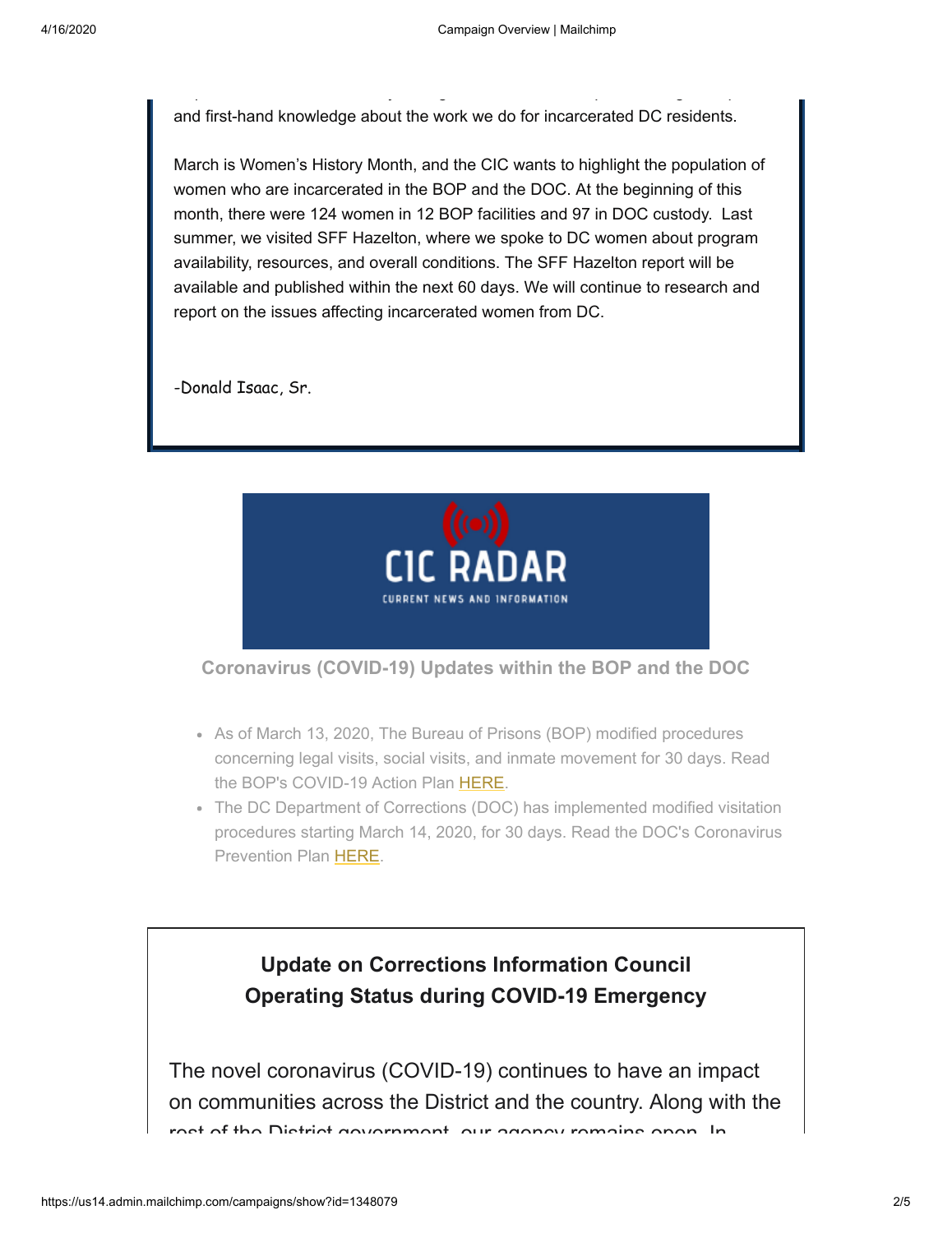rest of the District government, our agency remains open. In accordance with Mayor Muriel Bowser's decision to modify the work schedule of District of Columbia employees, the CIC will operate under a 100% telework schedule beginning today, March 16, until March 31, 2020 from 9am to 5pm in an effort to mitigate the spread of coronavirus (COVID-19).

The CIC is committed to monitoring and reporting on the conditions of DC inmates within the DC Department of Corrections (DOC) and within the Bureau of Prisons (BOP). As of today, no outside visitation is permitted within the BOP or the DOC, so all pending inspections and or site visits will be postponed until a later date. We have been inquiring about procedures within DOC and BOP facilities, and we have also been monitoring the news for any information pertinent to incarcerated DC residents. All information gathered has been immediately disseminated by the CIC website and our social media channels.

So far, there are no known cases of COVID-19 within the DOC or the BOP. In addition, inmates can still communicate with the CIC via Corrlinks and letters. We will continue to keep the community informed and updated with any information that pertains to incarcerated DC residents. For up to date information please visit our website: www.cic.dc.gov , or visit one of our social media channels: Twitter: @dc\_cic\_info and Instagram: @dc\_cic. If you have any questions, concerns, or information please email the CIC at dccic@dc.gov, or call our direct line at (202) 478-9211.

Stay safe and stay healthy

### **What We're Reading: Children of Incarcerated Parents**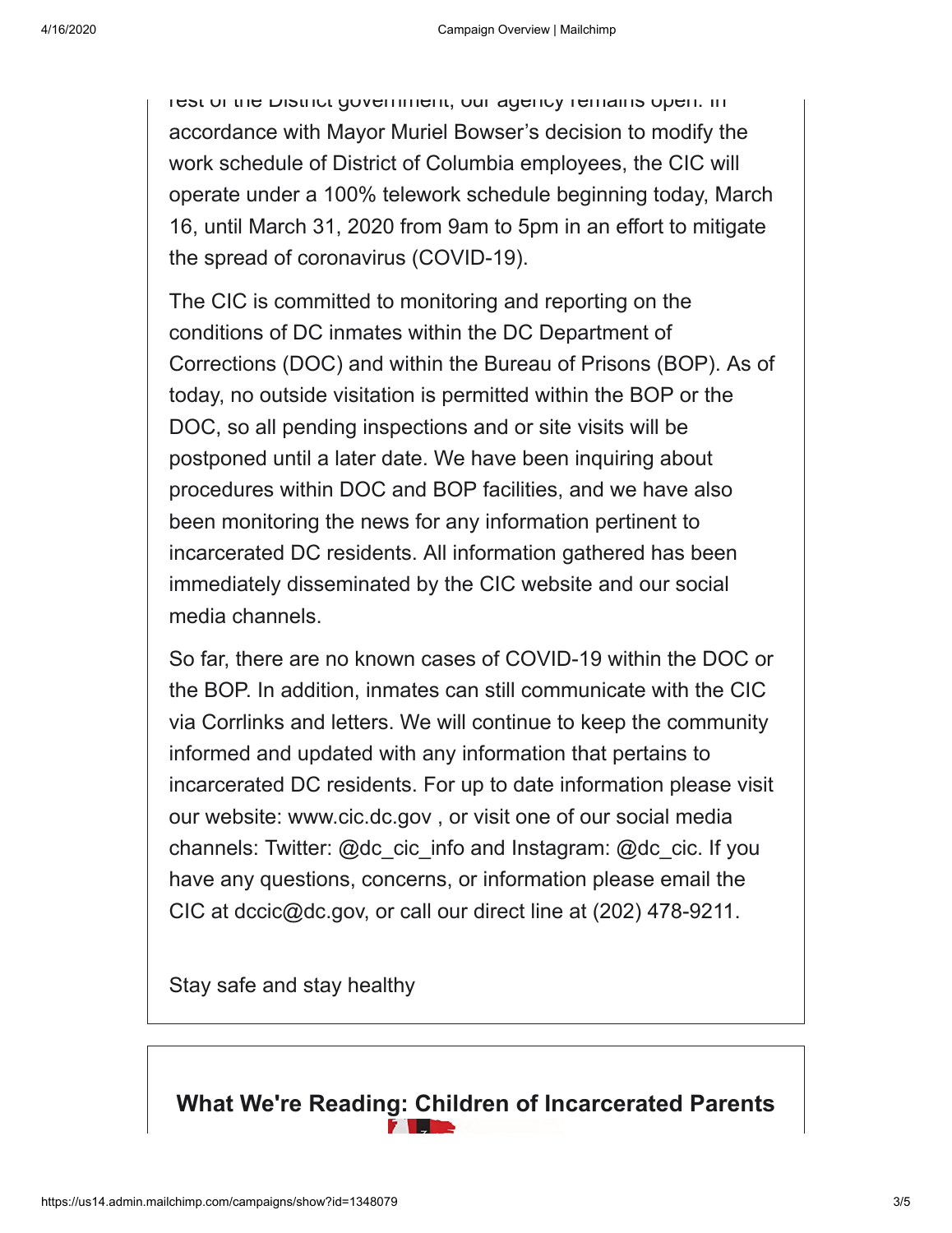

#### **Slugg: A Boy's Life in the Age of Mass Incarceration**

The son of a Kingpin and a close-knit crime family, Tony Lewis Jr.'s life took a dramatic turn after his father's arrest in 1989. Washington D.C. was the murder capital of the country and Lewis was cast into the heart of the struggle, from a life of stability and riches to one of chaos and poverty. Tony Lewis' journey offers a close look at the familial residue of America's historic program of mass incarceration.



**The CIC is on Instagram! Follow us @dc\_cic for updates, useful information, and events!** 



#### **Our mailing address is:**

DC Corrections Information Council 1400 I Street, NW, Suite 400 Washington, DC 20005

> Email: [dccic@dc.gov](mailto:https://cic.dc.gov/) Website: [https://cic.dc.gov](https://cic.dc.gov/)

Want to change how you receive these emails?  $Y$  [d](https://cic.us14.list-manage.com/profile?u=bdc24a13dbc7ad8bb87aa8081&id=d90aa0da6e&e=[UNIQID]) t f b ib f [thi](https://cic.us14.list-manage.com/unsubscribe?u=bdc24a13dbc7ad8bb87aa8081&id=d90aa0da6e&e=[UNIQID]&c=d6677431d7)s f b ib f this f b ib f this f this f think  $f$